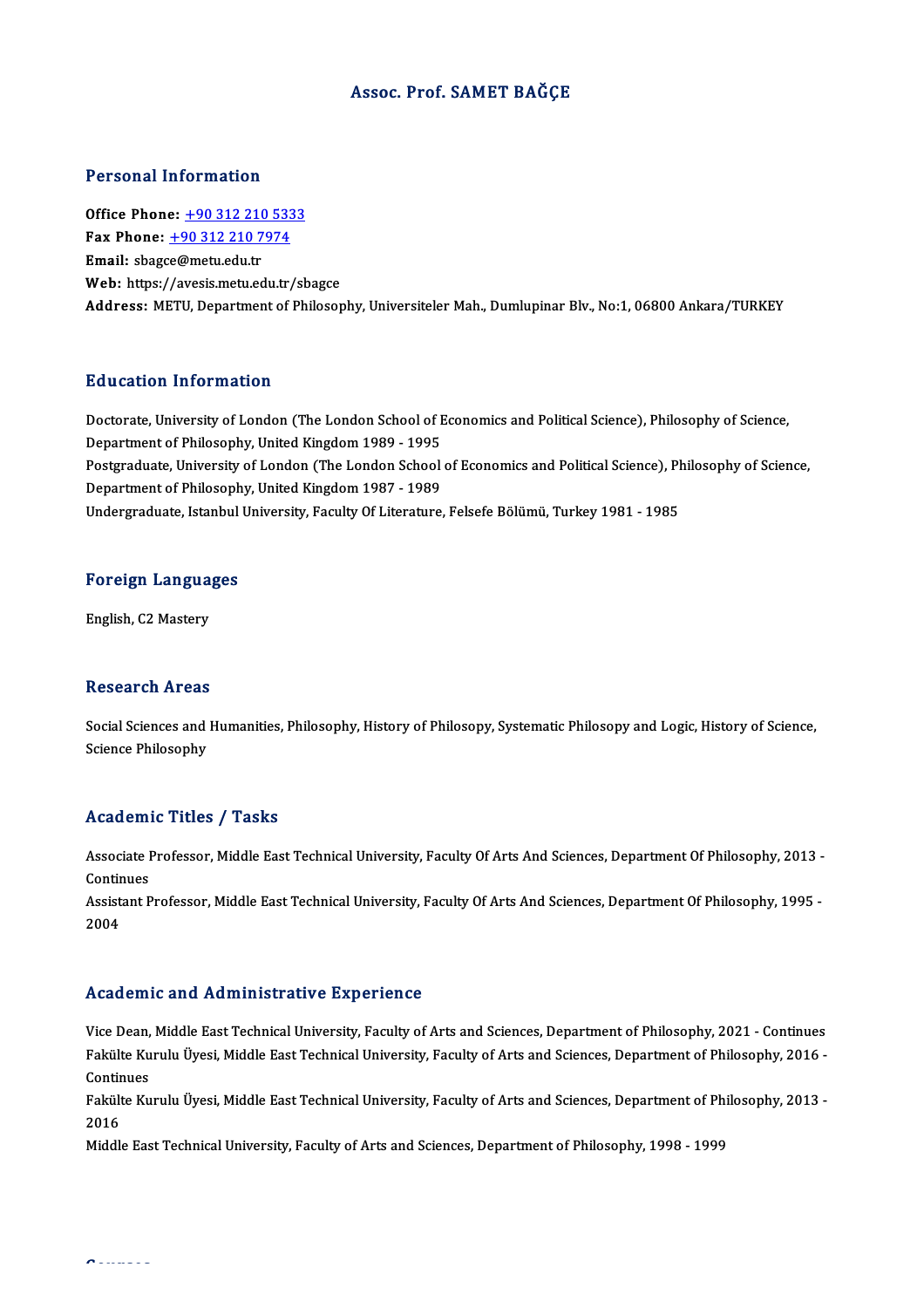### **Lourses**

LOUFSES<br>RATIONALITY THEORIES OF SCIENCE, Undergraduate, 2017 - 2018, 2018 - 2019<br>Metaphilosophical Studies II, Undergraduate, 2019, 2020 SOUTESS<br>RATIONALITY THEORIES OF SCIENCE, Undergraduate, 201<br>Metaphilosophical Studies II, Undergraduate, 2019 - 2020<br>History of Science L Undergraduate, 2017 - 2019 -2019 - 21 RATIONALITY THEORIES OF SCIENCE, Undergraduate, 2017 - 2<br>Metaphilosophical Studies II, Undergraduate, 2019 - 2020<br>History of Science I, Undergraduate, 2017 - 2018, 2018 - 2019 History of Science I, Undergraduate, 2017 - 2018, 2018 - 2019<br>Advising Theses

Advising Theses<br>Bağçe S., The heritage of the Vienna circle: The revival of empiricism through the assimilation of metaphysics, Doctorate,<br>Y.KULANDINA(Student), 2019 THE FISHING THESES<br>Bağçe S., The heritage of the Vie<br>Y.KULANDINA(Student), 2019<br>BAĞÇE S., The prestice of soul l Bağçe S., The heritage of the Vienna circle: The revival of empiricism through the assimilation of metaphy<br>Y.KULANDINA(Student), 2019<br>BAĞÇE S., The practice of soul-leading by means of rhetoric and myth in plato's Phaedrus

Y.KULANDINA(Student), 2019<br>BAĞÇE S., The practice of soul-leading by means of rhetoric and myth in plato's Phaedrus, Postgraduate,<br>A.NEJAT(Student), 2018

BAĞÇE S., The practice of soul-leading by means of rhetoric and myth in plato's Phaedrus, Postgraduate,<br>A.NEJAT(Student), 2018<br>BAĞÇE S., The Practice of soul-leading by means of rhetoric and myth in Plato's Phaedrus, Postg A.NEJAT(Student), 2018<br>BAĞÇE S., The Practice c<br>A.Nejat(Student), 2018<br>BAĞÇE S. The Houristic

BAĞÇE S., The Practice of soul-leading by means of rhetoric and myth in Plato's Phaedrus, Postgraduate,<br>A.Nejat(Student), 2018<br>BAĞÇE S., The Heuristic role of questions in the formation of research programmes: Copernicus's A.Nejat(Student), 2018<br>BAĞÇE S., The Heuristic role of questi<br>Postgraduate, S.Altuğ(Student), 2016 BAĞÇE S., The Heuristic role of questions in the formation of research programmes: Copernicus's hel<br>Postgraduate, S.Altuğ(Student), 2016<br>BAĞÇE S., Conceptual change and scientific progress in genetics, Doctorate, G.AKBAY(S

BAĞÇE S., Conceptual change and scientific progress in genetics, Doctorate, G.AKBAY(Student), 2016

BAĞÇE S., The heuristic role of questions in the formation of research programmes: Copernicus's heliocentric system,<br>Postgraduate, S.ALTUĞ(Student), 2016 BAĞÇE S., The heuristic role of questions in the formation of research programmes: Copernicus's heliocentric system,<br>Postgraduate, S.ALTUĞ(Student), 2016<br>BAĞÇE S., ÇAKIR M. P. , Epistemology of problem solving and an annot

Postgraduate, S.ALTUĞ(Student), 2016<br>BAĞÇE S., ÇAKIR M. P. , Epistemology of problem solvin<br>environments, Postgraduate, T.GÜVEN(Student), 2015<br>BAĞÇE S., Woman's nature (phusis) and diseases as ab BAĞÇE S., ÇAKIR M. P. , Epistemology of problem solving and an annotation framework for collaborative problem solv<br>environments, Postgraduate, T.GÜVEN(Student), 2015<br>BAĞÇE S., Women's nature (phusis) and diseases as object

environments, Postgraduate, T.GÜVEN(Student), 2015<br>BAĞÇE S., Women's nature (phusis) and diseases as objection<br>epistemological study, Doctorate, G.Akşit(Student), 2013<br>BAĞÇE S. Salih Zaki'a Darülfünun Konforonaları and biş BAĞÇE S., Women's nature (phusis) and diseases as objects of observation in the hippocratic gynecological texts<br>epistemological study, Doctorate, G.Akşit(Student), 2013<br>BAĞÇE S., Salih Zeki's Darülfünun Konferansları and h

epistemological study, Doctorate, G.Akşit(Student), 2013<br>BAĞÇE S., Salih Zeki's Darülfünun Konferansları and his treatment of the discovery of non-euclidean geometries,<br>Postgraduate, D.KADIOĞLU(Student), 2013 BAĞÇE S., Salih Zeki's Darülfünun Konferansları and his treatment of the discovery of non-euclidean geometries,<br>Postgraduate, D.KADIOĞLU(Student), 2013<br>BAĞÇE S., History of the 19th century cell theory in the light of Phil

Postgraduate, D.KADIO<br>BAĞÇE S., History of th<br>Ş.ALP(Student), 2013<br>BAĞÇE S. Young and f BAĞÇE S., History of the 19th century cell theory in the light of Philip Kitcher's theory of unification, Postgraduat<br>\$.ALP(Student), 2013<br>BAĞÇE S., Young and fresnel: A case-study investigating the progress of the wave th

\$.ALP(Student), 2013<br>BAĞÇE S., Young and fresnel: A case-study investigating the progress of the wave theory in the beginning of<br>nineteenth century in the light of its implications to the history and methodology of science BAĞÇE S., Young and fresnel: A<br>nineteenth century in the light<br>Y.KULANDINA(Student), 2013<br>BAĞÇE S. Certical localization c nineteenth century in the light of its implications to the history and methodology of science, Postgraduate,<br>Y.KULANDINA(Student), 2013<br>BAĞÇE S., Cortical localization debate with its historical background, Postgraduate, C

Y.KULANDINA(Student), 2013<br>BAĞÇE S., Cortical localization debate with its historical background, Postgraduate, C.EKEMEN(Student), 2012<br>BAĞÇE S., The importance of the meno on the transition from the early to the middle pl BAĞÇE S., Cortical localization<br>BAĞÇE S., The importance of the<br>T.SEFEROĞLU(Student), 2012<br>BAĞÇE S., Biamann'ın manifold BAĞÇE S., The importance of the meno on the transition from the early to the middle platonic dialogues, Postgraduate,<br>T.SEFEROĞLU(Student), 2012<br>BAĞÇE S., Riemann'ın manifold kavramı ve yeni bir mekân-geometri inşasındaki

T SEFI<br>BAĞÇI<br>2011<br>BAČCI BAĞÇE S., Riemann'ın manifold kavramı ve yeni bir mekân-geometri inşasındaki yeri, Postgraduate, A.D<br>2011<br>BAĞÇE S., Scientific realism debate in the philosophy of science, Postgraduate, H.ÖZER(Student), 2010<br>BAĞÇE S., Scie 2011<br>BAĞÇE S., Scientific realism debate in the philosophy of science, Postgraduate, H.ÖZER(Student),<br>BAĞÇE S., The Uses of the World Soul in Plato's Timaeus, Postgraduate, Ş.Evren(Student), 2009<br>BAĞÇE S., Theoraticel term

BAĞÇE S., Scientific realism debate in the philosophy of science, Postgraduate, H.ÖZER(Student), 201<br>BAĞÇE S., The Uses of the World Soul in Plato's Timaeus, Postgraduate, Ş.Evren(Student), 2009<br>BAĞÇE S., Theoretical terms

BAĞÇE S., The Uses of the World Soul in Plato's Timaeus, Postgraduate, Ş.Evren(Student), 2009<br>BAĞÇE S., Theoretical terms and the ontic structural realism, Postgraduate, N.KAYA(Student), 2009<br>BAĞÇE S., BOZŞAHİN H. C. , A p BAĞÇE S., Theoretical terms and the ontic structural realism, Postgraduate, N.KAYA(Student), 2009<br>BAĞÇE S., BOZŞAHİN H. C. , A philosophical analysis of computational modeling in cognitive science,<br>B.AYŞEN(Student), 2007<br>B BAĞÇE S., BOZŞAHİN H. C. , A philosophical analysis of computational modeling<br>B.AYŞEN(Student), 2007<br>BAĞÇE S., Methodological Physicalism, Postgraduate, E.KESKİN(Student), 2006<br>BAĞÇE S., The Disseyowy of non-qualidean geom

BAĞÇE S., The Discovery of non-euclidean geometries and Kant: The Passibility of non-euclidean geometry in Kant`s philosophy, Postgraduate, M.CEM(Student), 2000 BAĞÇE S., The Discovery of non-euclidean geometries and Kant: The Passibility of non-euclidean geometry in Kan<br>philosophy, Postgraduate, M.CEM(Student), 2000<br>BAĞÇE S., The discovery of non-euclidean geometries and Kant: th

philosophy, Postgraduate, M.CEM(Student), 2000<br>BAĞÇE S., The discovery of non-euclidean geomet<br>philosophy, Postgraduate, M.Cem(Student), 2000<br>BAĞÇE S. "Social turn" in the philosophy of scienc BAĞÇE S., The discovery of non-euclidean geometries and Kant: the possibility of non-euclidean geometry Kant's<br>philosophy, Postgraduate, M.Cem(Student), 2000<br>BAĞÇE S., "Social turn" in the philosophy of science: Social/non

philosophy, Postgraduate, M.Cem(Student), 2000<br>BAĞÇE S., "Social turn" in the philosophy of science: Social/nonsocial expianations, Postgraduate, E.FUNDA(Student),<br>1999

BAĞÇE S., "Social turn" in the philosophy of science social/nonsocial explanations, Postgraduate, E.Funda(Student), 1998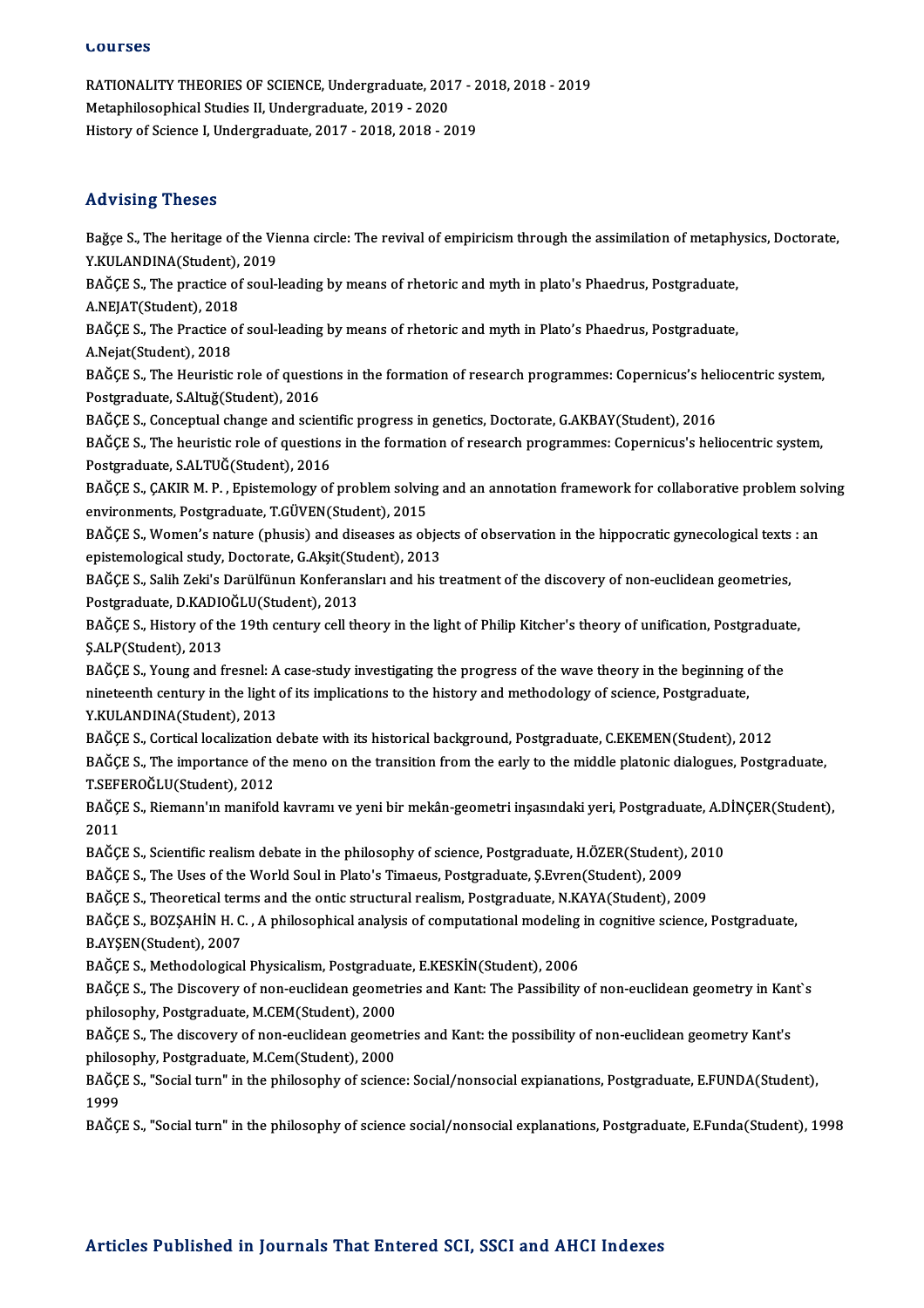- I. Salih Zeki's First Lecture in Daru'l-funun Konferanslan: Locating its Main Source<br>RAČCES Salih Zel<br>BAĞÇE S.<br>PU IC PA Salih Zeki's First Lecture in Daru'l-funun Konferan<br>BAĞÇE S.<br>BILIG, no.84, pp.159-178, 2018 (Journal Indexed in SSCI)<br>THE MENO AND THE SECOND PROBLEM OF CEOME BILIG, no.84, pp.159-178, 2018 (Journal Indexed in SSCI)
- BAĞÇE S.<br>BILIG, no.84, pp.159-178, 2018 (Journal Indexed in SSCI)<br>II. THE MENO AND THE SECOND PROBLEM OF GEOMETRY AT 86e<br>BAĞÇE S. THE MENO AND THE SECOND PROBLEM OF GEOMETRY AT 86e<br>BAĞÇE S.<br>PHILOSOPHIA-INTERNATIONAL JOURNAL OF PHILOSOPHY, vol.17, no.1, pp.45-68, 2016 (Journal Indexed in AHCI)<br>Bajshanhash an the relative a priori and the sentext of di BAĞÇE S.<br>PHILOSOPHIA-INTERNATIONAL JOURNAL OF PHILOSOPHY, vol.17, no.1, pp.45-68, 2016 (Journal Index<br>III. Reichenbach on the relative a priori and the context of discovery/justification distinction<br>PAČCE S
- PHILOSOI<br>Reichenl<br>BAĞÇE S.<br>SYNTHES III. Reichenbach on the relative a priori and the context of discovery/justification distinction<br>BAĞÇE S.<br>SYNTHESE, vol.181, no.1, pp.79-93, 2011 (Journal Indexed in SCI)

## Articles Published in Other Journals

- rticles Published in Other Journals<br>I. An Examination of Counterexamples in Proofs and Refutations An Examination of<br>BAĞÇE S., Başkent C.<br>Bhilosophia Scientes. An Examination of Counterexamples in Proofs and Refutations<br>BAĞÇE S., Başkent C.<br>Philosophia Scientae, vol.13, pp.3-20, 2009 (Refereed Journals of Other Institutions)<br>Puscell ın Kant Electinisi Ügenine BAĞÇE S., Başkent C.<br>Philosophia Scientae, vol.13, pp.3-20,<br>II. Russell ın Kant Eleştirisi Üzerine<br>BAĞÇE S.
- Philosoph<br>Russell<br>BAĞÇE S.<br>Feleefe Te Felsefe Tartışmaları, vol.30, pp.27-46, 2003 (Other Refereed National Journals) BAĞÇE S.<br>Felsefe Tartışmaları, vol.30, pp.27-46, 20<br>III. Duhem Quine Problemi ve Poincaré<br>PAČCE S
- Felsefe Ta<br>Duhem (<br>BAĞÇE S.<br>Felsefe D.

BAĞÇE S.<br>Felsefe Dergisi, pp.61-80, 1996 (Other Refereed National Journals)

## Books&Book Chapters

ooks & Book Chapters<br>I. On The Solution of the Problem of Paralles by Girolamo Saccheri<br>Rožse S nd a Beau<br>On The<br>Bağçe S.

On The Solution of the Problem of Paralles by Girolamo Saccheri<br>Bağçe S.<br>in: 7th Logic Workshop Book, Şafak Ural ve,vedat Kamer, Editor, Mantık Derneği Yayınları, İstanbul, pp.1-808, 2017<br>ANAL İZ METODU VE MENON'DAK İRİRİN Bağçe S.<br>in: 7th Logic Workshop Book, Şafak Ural ve,vedat Kamer, Editor, Mantık Der<br>II. ANAL İZ METODU VE MENON'DAK İBİRİNCİ GEOMETRİ PROBL EMİ<br>BAĞCE S. in: 7th Lo<br>**ANAL İZ**<br>BAĞÇE S.<br>in: VI Mer

ANAL İZ METODU VE MENON'DAK İBİRİNCİ GEOMETRİ PROBL EMİ<br>BAĞÇE S.<br>in: VI Mantık Çalıştayı Kİtabı, Şafak URAL & vedat kamer, Editor, Mantık Derneği Yayınları, İstanbul, pp.59-67, 2016<br>Karim Erim

- III. Kerim Erim<br>BAĞÇE S. in: VI Mar<br><mark>Kerim El</mark><br>BAĞÇE S.<br>in: Tangin
	-

in: Tanzimat tan Günümüze Türk Düşünürleri, Bolay, Süleyman Hayri , Editor, Nobel, Ankara, pp.2354-2366, 2015

IV. Are non-Euclidean Geometries Possible in Kant? BAĞÇES.

in: Immanuel Kant Essays Presented at the Muğla University International Kant Symposium, N. Reyhani, Editor, Vadi,Ankara,pp.29-49,2004

## Refereed Congress / Symposium Publications in Proceedings

- efereed Congress / Symposium Publications in Proceedings<br>I. THOMAS HOBBES'UN COMPUTATIO SIVELOGICA'SINA DAİR GENEL NOTLAR TUCA CONTRA<br>BAĞÇE S.<br>IV. Mantl THOMAS HOBBES'UN COMPUTATIO SIVELOGICA'SINA DAİF<br>BAĞÇE S.<br>IX. Mantık Çalıştayı, İstanbul, Turkey, 18 - 19 April 2019, pp.61-71<br>Bilimaal Bratisin Dinamiklari ve Kananniksi Samlar BAĞÇE S.<br>IX. Mantık Çalıştayı, İstanbul, Turkey, 18 - 19 April 2019, pp<br>II. Bilimsel Pratigin Dinamikleri ve Kopernikci Sorular<br>PAĞÇE S. Altığ S
- IX. Mantık Çalıştay<br>Bilimsel Pratigin<br>BAĞÇE S., Altuğ S.<br>Ulusel Astronomi Bilimsel Pratigin Dinamikleri ve Kopernikci Sorular<br>BAĞÇE S., Altuğ S.<br>Ulusal Astronomi Kongreleri, Turkey, 5 - 09 September 2016<br>Congerning Don Ouivote and The Congruisen Boyeluti BAĞÇE S., Altuğ S.<br>Ulusal Astronomi Kongreleri, Turkey, 5 - 09 September 2016<br>III. Concerning Don Quixote and The Copernican Revolution
- Ulusal As<br><mark>Concern</mark><br>BAĞÇE S.